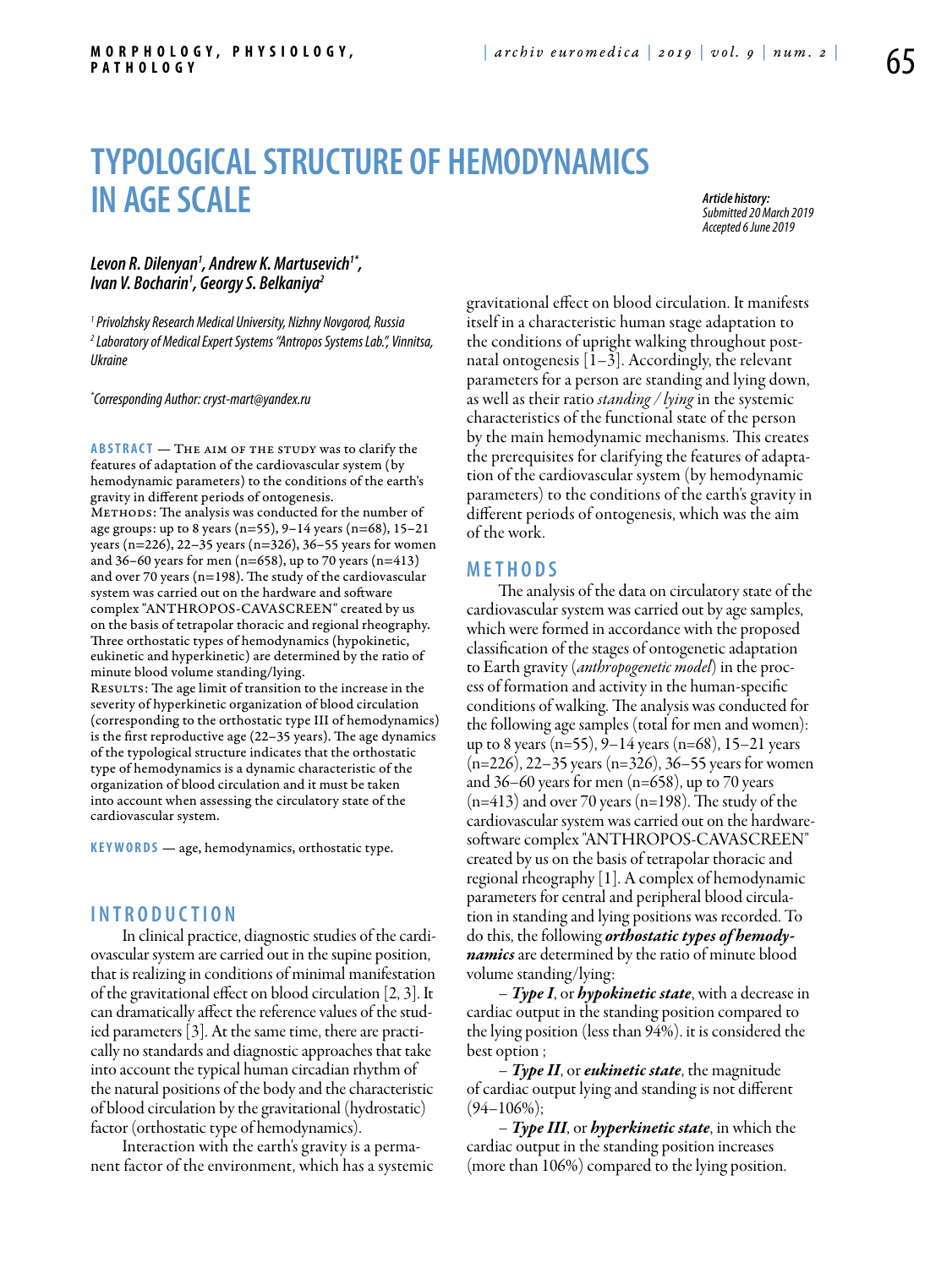Calculations were performed by specially designed software on the basis of a statistical software package Microsoft Excel 2010.

## **R e s ult s**

We have considered the age representation of orthostatic types of hemodynamics. The dynamics of the typological structure of the organization of blood circulation was determined by the ratio of minute blood volume in standing/ lying positions (Fig. 1).



*Fig. 1. Typological structure of hemodynamics state in different age groups*

It was found that in children under 8 years the structure of orthostatic types of blood circulation is mainly present by I type  $(84\%, p<0.05)$ , or hypokinetic state. The instability of the typological structure of hemodynamics in adolescents compared to younger children was noted as they grew up (in the puberty period). A significant increase in the representation of type II (eukinetic) of hemodynamics in comparison with children up to 8 years was determined (up to 32%; p<0.05). Also, the proportion of persons with type I of hemodynamics (from 84% to 51%) significantly decreases (p<0.05), whereas type III showed almost double growth (9% to 17%). At the same time, the proportion of people classified by type I remains prevalent compared to type II  $(p<0.05)$  and, especially, with type III  $(p<0.01)$ . The state of hemodynamics in children aged 9–14 years can be assessed as a transitional nature of the dynam-

ics of the typological organization of blood circulation, where there was no significant predominance of any type in the sample.

At the end of the growth (15–21 years) and physical maturity (22–35 years old and 36–60) of the typological organization of the blood circulation is getting stable. At these age stages, the share of type I reaches 85%, 68% and 67%, respectively, significantly different from the representation of this type in younger people (9–14 years; p<0.01). In the older age groups (60–70 years and older than 70 years), the proportion of type I decreases to 47% and 40%, along with a parallel increase in the proportion of persons with type III to 45–50%, which is considered as a manifestation of the non-optimality of the typological structure of blood circulation. It should be noted that, unlike the sample of adolescents (9–14 years) with a transitional typological structure of the organization of blood circulation, there were no significant differences between the representation of I  $(40-47%)$  and III  $(45-50%)$ types at the postdefinitive stage (older than 60 years). However, here is a significant (P<0.01) increase in the proportion of type III compared with the first (22–35 years) and second (up to 60 years) reproductive age.

## **C o n clu si o n**

The age limit of transition to the increase in the severity of hyperkinetic organization of blood circulation (corresponding to the orthostatic type III of hemodynamics) is the first reproductive age (22–35 years). The age